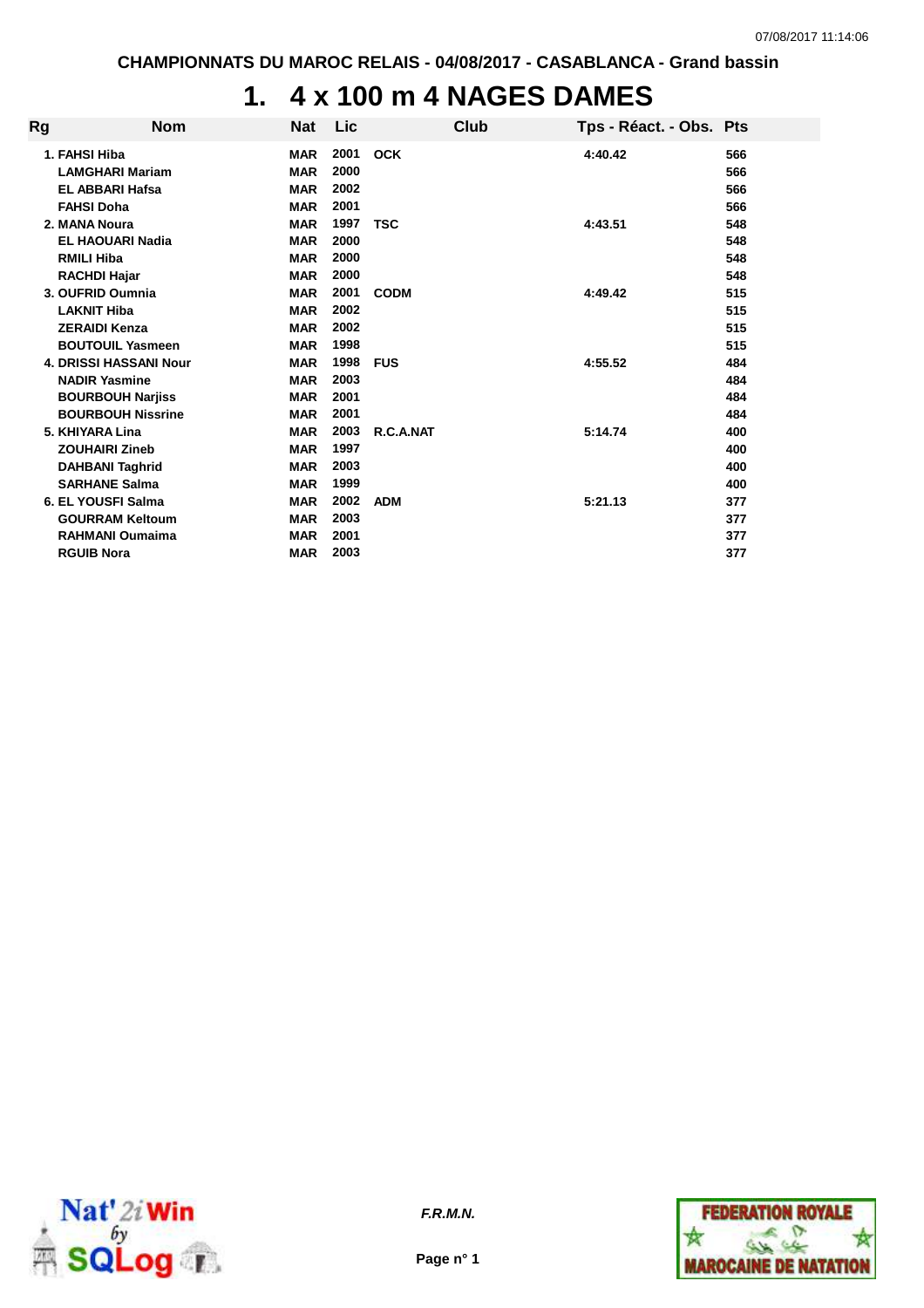### **2. 4 x 100 m 4 NAGES MESSIEURS**

| Rg | Nom                                                                                                            | <b>Nat</b>                                           | Lic                              | Club        | Tps - Réact. - Obs. Pts |                          |
|----|----------------------------------------------------------------------------------------------------------------|------------------------------------------------------|----------------------------------|-------------|-------------------------|--------------------------|
|    | <b>1. LAHRICHI Driss</b><br><b>ENNAIM Ahmed Reda</b><br><b>BOUTOUIL Samy</b><br><b>HAMOUCHANE Souhail</b>      | <b>MAR</b><br><b>MAR</b><br>MAR<br><b>MAR</b>        | 1997<br>1996<br>2000<br>1997     | <b>CODM</b> | 3:56.88                 | 670<br>670<br>670<br>670 |
|    | 2. BENNANI Saad<br><b>BENNANI Ahmed</b><br><b>BOULAAMANE Khalil</b><br><b>OUACHIKH Achraf</b>                  | <b>MAR</b><br><b>MAR</b><br><b>MAR</b><br><b>MAR</b> | 1996<br>2001<br>1995<br>2001     | <b>FUS</b>  | 4:18.93                 | 513<br>513<br>513<br>513 |
|    | 3. LAHRICHI Ismail<br><b>FLIYOU Ahmed Yassine</b><br><b>HARRATH Ayman</b><br><b>EL MOUSTAKIM Imad</b>          | <b>MAR</b><br>MAR<br><b>MAR</b><br><b>MAR</b>        | 1999<br>2001<br>1997<br>1999     | R.C.A.NAT   | 4:22.45                 | 492<br>492<br>492<br>492 |
|    | 4. MAMDOUH Abdelmoughit<br><b>REDA Younes</b><br><b>KIBAL Sami</b><br><b>KAMIL Ali</b>                         | <b>MAR</b><br><b>MAR</b><br><b>MAR</b><br><b>MAR</b> | 2002 WAC<br>2002<br>2002<br>2002 |             | 4:27.47                 | 465<br>465<br>465<br>465 |
|    | 5. FILALI Omar<br><b>BENNOUNA Hamza</b><br><b>SADOUK Ali</b><br><b>HAOUATI Nouamane</b>                        | MAR<br><b>MAR</b><br><b>MAR</b><br><b>MAR</b>        | 2001<br>2000<br>1999<br>1997     | <b>USF</b>  | 4:29.57                 | 454<br>454<br>454<br>454 |
|    | 6. ES SAMLALI Ismail<br><b>OUGOUIS Anas</b><br><b>DABBAR Saad Amine</b><br><b>HAITAM Monssif</b>               | <b>MAR</b><br><b>MAR</b><br><b>MAR</b><br><b>MAR</b> | 2002<br>2001<br>2000<br>2002     | <b>OCK</b>  | 4:32.55                 | 439<br>439<br>439<br>439 |
|    | 7. MAKY Mouad<br><b>EL HAOUARI Omar</b><br><b>LAFKIHI Hatim</b><br><b>AMARHOUS Ibrahim</b>                     | MAR<br>MAR<br><b>MAR</b><br><b>MAR</b>               | 2000<br>2001<br>1995<br>1999     | <b>TSC</b>  | 4:39.02                 | 410<br>410<br>410<br>410 |
|    | 8. HASSOUNI Omar<br><b>MAHASSINE Yasser</b><br><b>ELMAHBOUBI Oussama</b><br><b>MESLOUH Aymane</b>              | <b>MAR</b><br><b>MAR</b><br><b>MAR</b><br><b>MAR</b> | 2001<br>2000<br>2002<br>2002     | <b>ADM</b>  | 4:41.26                 | 400<br>400<br>400<br>400 |
|    | 9. ABOUKINANE Rayane Mostafa<br><b>LAKHDAR Achraf</b><br><b>NAJIH Ouissam</b><br><b>NADIFIYINE Younes Taha</b> | <b>MAR</b><br><b>MAR</b><br>MAR<br>MAR               | 2002<br>1998<br>2002<br>1995     | <b>KACM</b> | 4:50.27                 | 364<br>364<br>364<br>364 |
|    | 10. YOUSRI Saad<br><b>MAASRA Mohamed Moussa</b><br><b>EL KHOMS Yahya</b><br><b>TAJEDDINE Aymen</b>             | MAR<br><b>MAR</b><br><b>MAR</b><br><b>MAR</b>        | 2001<br>2001<br>2001<br>2003     | <b>CNCS</b> | 5:00.71                 | 327<br>327<br>327<br>327 |



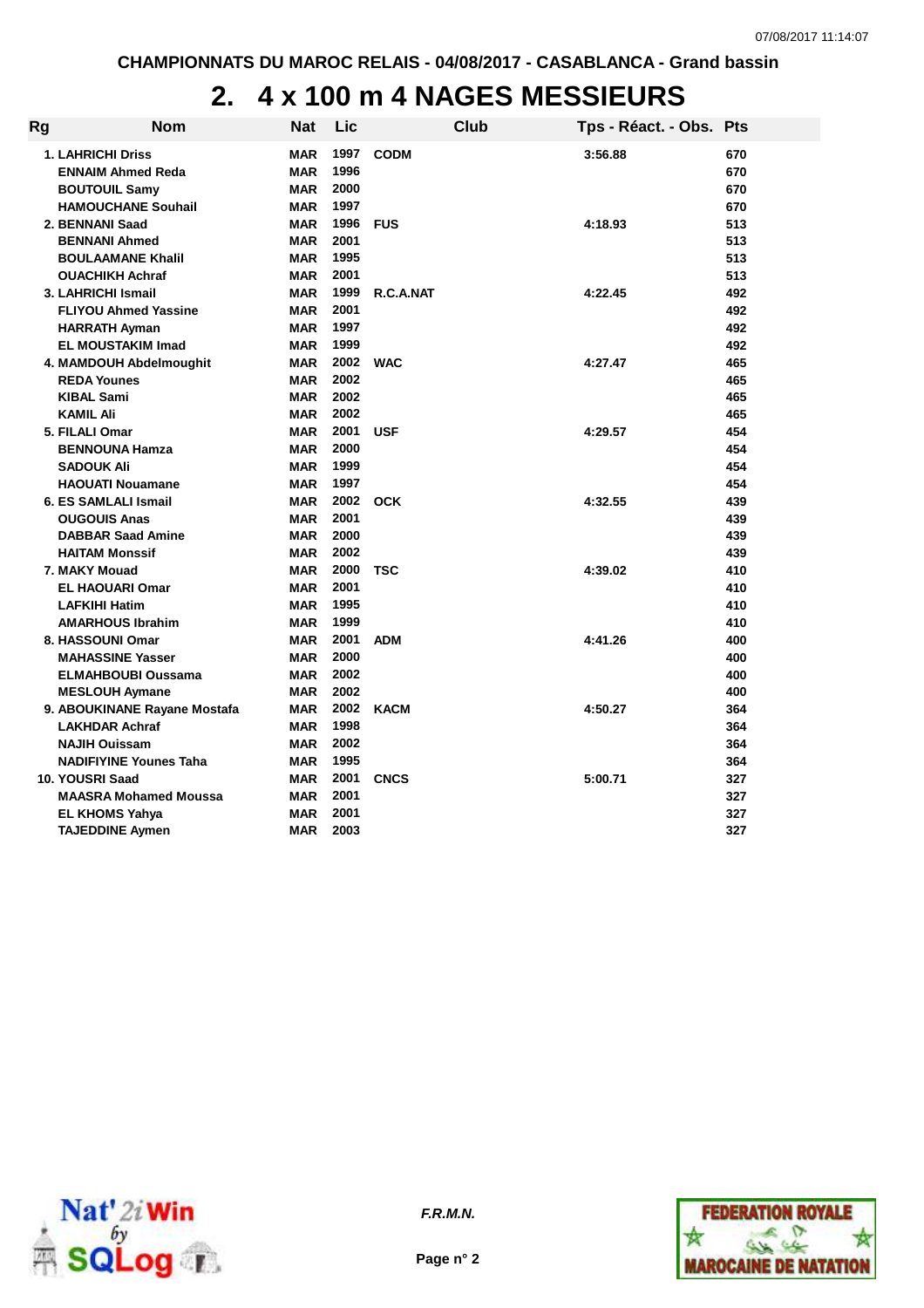# **3. 4 x 100 m NAGE LIBRE MESSIEURS**

| Rg | <b>Nom</b>                         | <b>Nat</b> | Lic      | <b>Club</b>      | Tps - Réact. - Obs. Pts |     |
|----|------------------------------------|------------|----------|------------------|-------------------------|-----|
|    | 1. BOUTOUIL Samy                   | <b>MAR</b> | 2000     | <b>CODM</b>      | 3:41.13                 | 616 |
|    | <b>SABER Said</b>                  | <b>MAR</b> | 1995     |                  |                         | 616 |
|    | <b>LAHRICHI Driss</b>              | <b>MAR</b> | 1997     |                  |                         | 616 |
|    | <b>HAMOUCHANE Souhail</b>          | <b>MAR</b> | 1997     |                  |                         | 616 |
|    | 2. BENNANI Saad                    | <b>MAR</b> | 1996     | <b>FUS</b>       | 3:43.53                 | 597 |
|    | <b>OUACHIKH Achraf</b>             | <b>MAR</b> | 2001     |                  |                         | 597 |
|    | <b>HEMRI Youssef</b>               | <b>MAR</b> | 2001     |                  |                         | 597 |
|    | <b>HEMRI Ali</b>                   | <b>MAR</b> | 2001     |                  |                         | 597 |
|    | 3. MAKY Mouad                      | <b>MAR</b> | 2000     | TSC              | 3:54.06                 | 520 |
|    | <b>LAFKIHI Hatim</b>               | <b>MAR</b> | 1995     |                  |                         | 520 |
|    | <b>AMARHOUS Ibrahim</b>            | <b>MAR</b> | 1999     |                  |                         | 520 |
|    | <b>EL HAOUARI Omar</b>             | <b>MAR</b> | 2001     |                  |                         | 520 |
|    | 4. HAOUATI Nouamane                | <b>MAR</b> | 1997     | <b>USF</b>       | 3:55.81                 | 508 |
|    | <b>BENNOUNA Hamza</b>              | <b>MAR</b> | 2000     |                  |                         | 508 |
|    | <b>KHARKHACH Abdellah</b>          | <b>MAR</b> | 2001     |                  |                         | 508 |
|    | <b>SADOUK Ali</b>                  | <b>MAR</b> | 1999     |                  |                         | 508 |
|    | 5. HASSOUNI Badr                   | <b>MAR</b> | 1998     | <b>ADM</b>       | 3:59.96                 | 482 |
|    | <b>OUAHMID Mohamed</b>             | <b>MAR</b> | 1998     |                  |                         | 482 |
|    | <b>ESSABIHI EDDAFALI Abdelkrim</b> | <b>MAR</b> | 1999     |                  |                         | 482 |
|    | <b>HASSOUNI Omar</b>               | <b>MAR</b> | 2001     |                  |                         | 482 |
|    | <b>6. HAITAM Monssif</b>           | MAR        | 2002 OCK |                  | 4:02.24                 | 469 |
|    | <b>MOUHIB Yahya</b>                | MAR        | 2002     |                  |                         | 469 |
|    | <b>DABBAR Saad Amine</b>           | <b>MAR</b> | 2000     |                  |                         | 469 |
|    | <b>OUGOUIS Anas</b>                | <b>MAR</b> | 2001     |                  |                         | 469 |
|    | 7. AYANE Yasser                    | <b>MAR</b> | 2001     | <b>CSE</b>       | 4:05.02                 | 453 |
|    | <b>CHANNANI Mohamed Amine</b>      | <b>MAR</b> | 2002     |                  |                         | 453 |
|    | <b>EL BADRE Azzedine</b>           | <b>MAR</b> | 2003     |                  |                         | 453 |
|    | <b>BENNAJEH Ahmed</b>              | <b>MAR</b> | 1998     |                  |                         | 453 |
|    | 8. AZIZE Othmane                   | MAR        | 2000     | <b>WAC</b>       | 4:05.58                 | 450 |
|    | EL AZZAOUI Zakaria                 | <b>MAR</b> | 1999     |                  |                         | 450 |
|    | <b>KAMIL Ali</b>                   | <b>MAR</b> | 2002     |                  |                         | 450 |
|    | KIBAL Sami                         | <b>MAR</b> | 2002     |                  |                         | 450 |
|    | 9. ABOUKINANE Rayane Mostafa       | <b>MAR</b> | 2002     | <b>KACM</b>      | 4:11.63                 | 418 |
|    | <b>FIDADI Fayçal</b>               | <b>MAR</b> | 2003     |                  |                         | 418 |
|    | <b>LAKHDAR Achraf</b>              | <b>MAR</b> | 1998     |                  |                         | 418 |
|    | <b>NADIFIYINE Younes Taha</b>      | <b>MAR</b> | 1995     |                  |                         | 418 |
|    | 10. BENHLIMA IIyas                 | MAR        | 2001     | <b>ASS</b>       | 4:17.07                 | 392 |
|    | <b>BOUFEDENE Mehdi</b>             | <b>MAR</b> | 2000     |                  |                         | 392 |
|    | <b>MSOUGAR Ali</b>                 | MAR        | 2001     |                  |                         | 392 |
|    | <b>SAHNOUNE Omar</b>               | MAR        | 2000     |                  |                         | 392 |
|    | 11. MEFETTAR Ayman                 | MAR        | 2003     | <b>SNF</b>       | 4:23.68                 | 363 |
|    | <b>ELKAMYA EI Mehdi</b>            | MAR        | 2002     |                  |                         | 363 |
|    | <b>KEMMOUNE Anass</b>              | MAR        | 2003     |                  |                         | 363 |
|    | <b>BENADADA Adnane</b>             | MAR        | 2003     |                  |                         | 363 |
|    | <b>NC. EL KHOMS Yahya</b>          | MAR        | 2001     | <b>CNCS</b>      | Dsq Rel                 | 0   |
|    | <b>YOUSRI Saad</b>                 | MAR        | 2001     |                  |                         | 0   |
|    | <b>TAJEDDINE Aymen</b>             | MAR        | 2003     |                  |                         | 0   |
|    | <b>ZIANE Adam</b>                  | MAR        | 2002     |                  |                         | 0   |
|    | <b>NC. ELOUKKAIL Mohamed</b>       | MAR        | 2000     | <b>OUM RABIL</b> | <b>Abandon</b>          | 0   |
|    | <b>EZZARHOUNY Bouchaib</b>         | MAR        | 1998     |                  |                         | 0   |
|    | <b>AKKOUR Elouadoudi</b>           | MAR        | 2002     |                  |                         | 0   |
|    | <b>ET TAHERY Imad</b>              | <b>MAR</b> | 1996     |                  |                         | 0   |
|    |                                    |            |          |                  |                         |     |



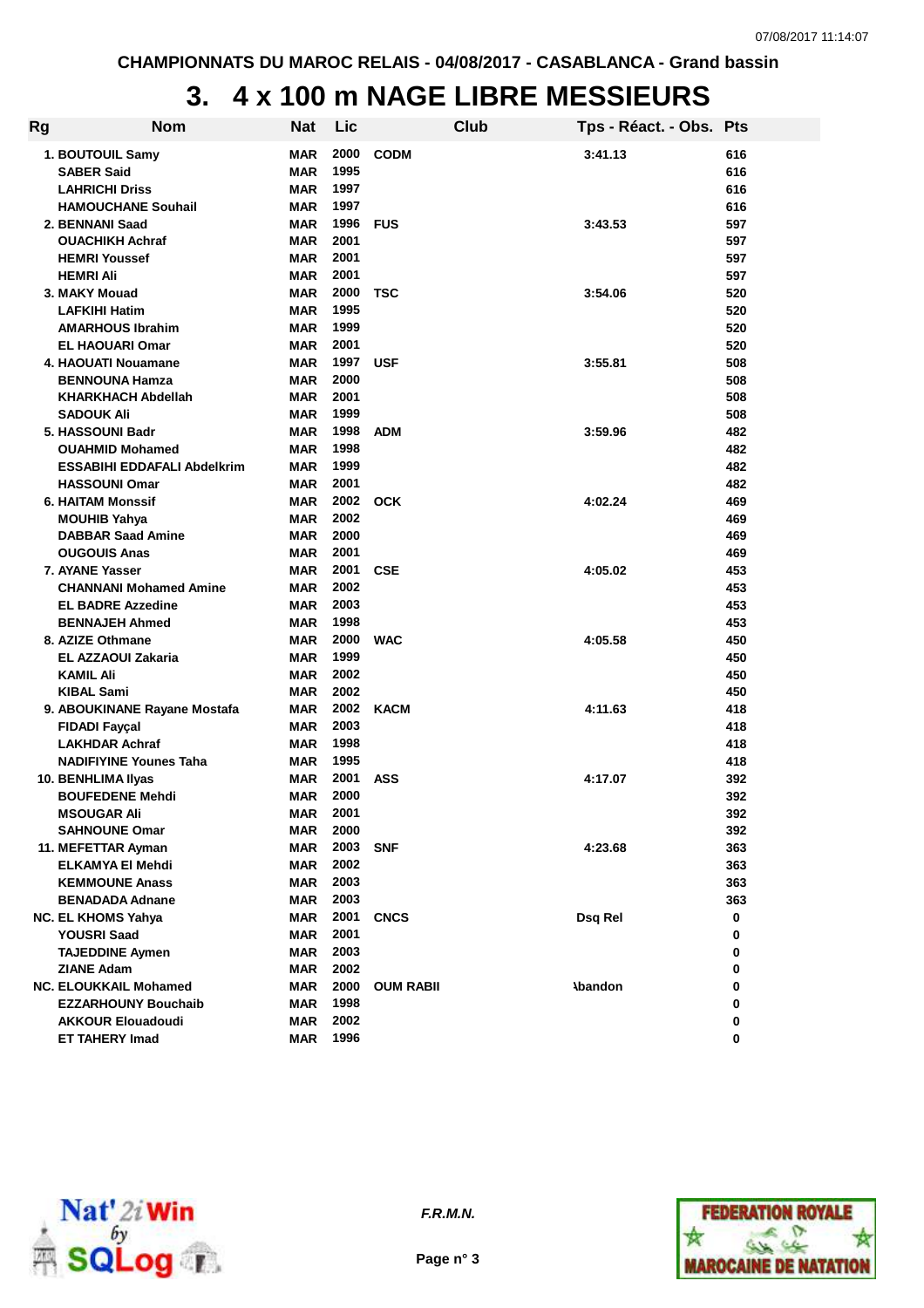# **4. 4 x 100 m NAGE LIBRE DAMES**

| Rg | <b>Nom</b>                   | <b>Nat</b> | Lic  | Club        | Tps - Réact. - Obs. Pts |     |
|----|------------------------------|------------|------|-------------|-------------------------|-----|
|    | 1. MSELLEK Kenza             | <b>MAR</b> | 2000 | TSC         | 4:13.04                 | 579 |
|    | <b>EL HAOUARI Nadia</b>      | <b>MAR</b> | 2000 |             |                         | 579 |
|    | <b>MANA Noura</b>            | <b>MAR</b> | 1997 |             |                         | 579 |
|    | <b>RACHDI Hajar</b>          | <b>MAR</b> | 2000 |             |                         | 579 |
|    | 2. ZERAIDI Kenza             | <b>MAR</b> | 2002 | <b>CODM</b> | 4:21.92                 | 522 |
|    | <b>LAKNIT Hiba</b>           | <b>MAR</b> | 2002 |             |                         | 522 |
|    | <b>ETTALBI Oumayma</b>       | <b>MAR</b> | 2003 |             |                         | 522 |
|    | <b>BOUTOUIL Yasmeen</b>      | <b>MAR</b> | 1998 |             |                         | 522 |
|    | 3. SARHANE Salma             | <b>MAR</b> | 1999 | R.C.A.NAT   | 4:32.98                 | 461 |
|    | <b>ZOUHAIRI Zineb</b>        | <b>MAR</b> | 1997 |             |                         | 461 |
|    | <b>DAHBANI Taghrid</b>       | <b>MAR</b> | 2003 |             |                         | 461 |
|    | <b>KHIYARA Lina</b>          | <b>MAR</b> | 2003 |             |                         | 461 |
|    | 4. GOURRAM Keltoum           | <b>MAR</b> | 2003 | <b>ADM</b>  | 4:48.31                 | 391 |
|    | <b>RAHMANI Oumaima</b>       | <b>MAR</b> | 2001 |             |                         | 391 |
|    | <b>RGUIB Nora</b>            | <b>MAR</b> | 2003 |             |                         | 391 |
|    | <b>ANOUAR EL ALAMI Manal</b> | <b>MAR</b> | 2003 |             |                         | 391 |





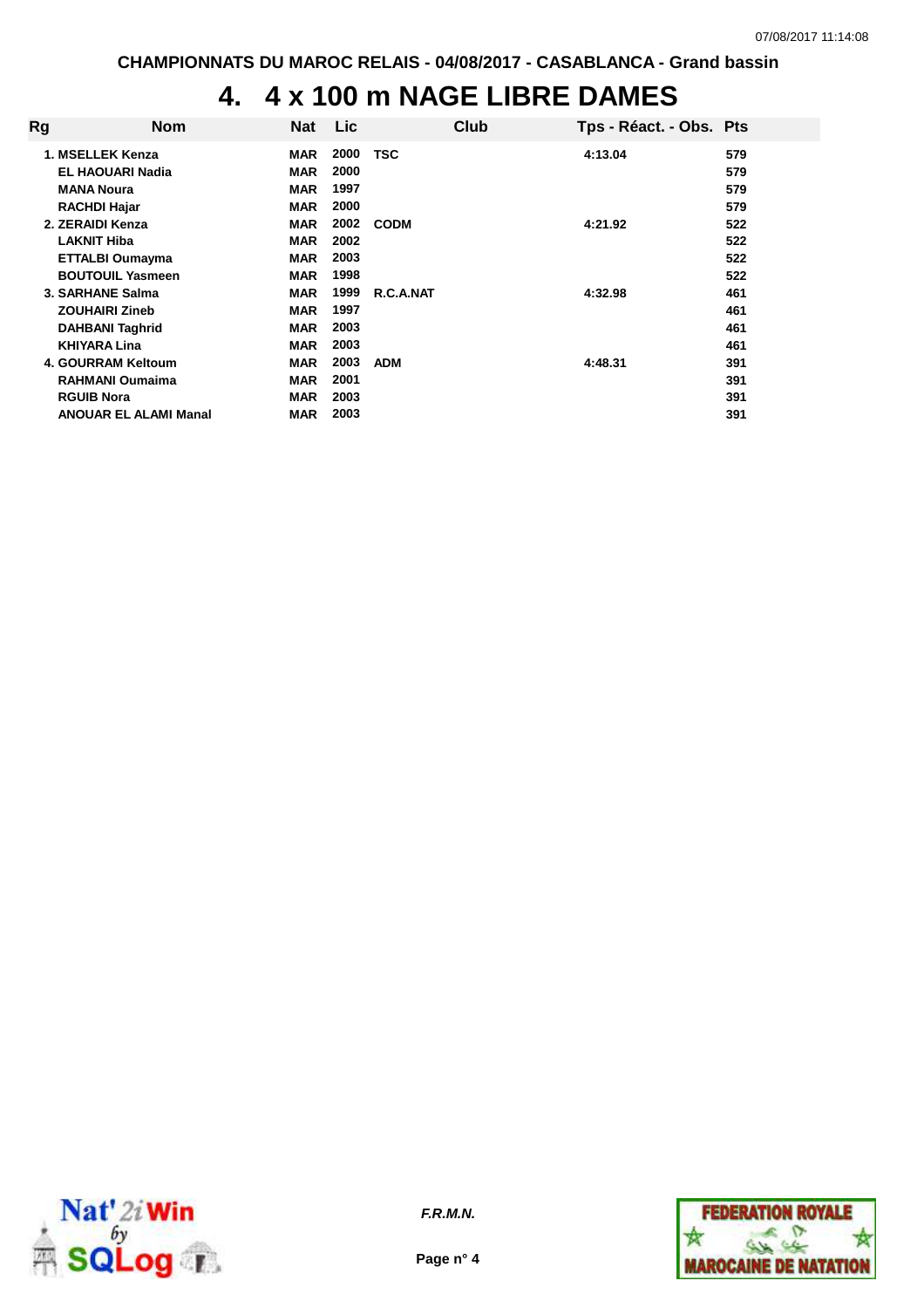#### **5. 4 x 200 m NAGE LIBRE MESSIEURS**

| Rg | <b>Nom</b>                  | <b>Nat</b> | Lic  |             | Club | Tps - Réact. - Obs. Pts |     |
|----|-----------------------------|------------|------|-------------|------|-------------------------|-----|
|    | 1. BOUTOUIL Samy            | <b>MAR</b> | 2000 | <b>CODM</b> |      | 7:58.07                 | 671 |
|    | <b>BATAHI Nouaâmane</b>     | <b>MAR</b> | 1994 |             |      |                         | 671 |
|    | <b>LAHRICHI Driss</b>       | <b>MAR</b> | 1997 |             |      |                         | 671 |
|    | <b>SABER Said</b>           | <b>MAR</b> | 1995 |             |      |                         | 671 |
|    | 2. BENNANI Saad             | <b>MAR</b> | 1996 | <b>FUS</b>  |      | 8:32.31                 | 545 |
|    | <b>OUACHIKH Achraf</b>      | <b>MAR</b> | 2001 |             |      |                         | 545 |
|    | <b>HEMRI Youssef</b>        | <b>MAR</b> | 2001 |             |      |                         | 545 |
|    | <b>HEMRI Ali</b>            | <b>MAR</b> | 2001 |             |      |                         | 545 |
|    | 3. EL HAOUARI Omar          | <b>MAR</b> | 2001 | <b>TSC</b>  |      | 8:38.21                 | 526 |
|    | <b>LAFKIHI Hatim</b>        | <b>MAR</b> | 1995 |             |      |                         | 526 |
|    | <b>MAKY Mouad</b>           | <b>MAR</b> | 2000 |             |      |                         | 526 |
|    | <b>AMARHOUS Ibrahim</b>     | <b>MAR</b> | 1999 |             |      |                         | 526 |
|    | 4. DABBAR Saad Amine        | <b>MAR</b> | 2000 | <b>OCK</b>  |      | 8:58.21                 | 470 |
|    | <b>HAITAM Monssif</b>       | <b>MAR</b> | 2002 |             |      |                         | 470 |
|    | <b>MOUHIB Yahya</b>         | <b>MAR</b> | 2002 |             |      |                         | 470 |
|    | <b>ES SAMLALI Ismail</b>    | <b>MAR</b> | 2002 |             |      |                         | 470 |
|    | 5. AYANE Yasser             | <b>MAR</b> | 2001 | <b>CSE</b>  |      | 9:03.56                 | 456 |
|    | <b>MARCHICH Mehdi</b>       | <b>MAR</b> | 1999 |             |      |                         | 456 |
|    | <b>EL BADRE Azzedine</b>    | <b>MAR</b> | 2003 |             |      |                         | 456 |
|    | <b>BENNAJEH Ahmed</b>       | <b>MAR</b> | 1998 |             |      |                         | 456 |
|    | 6. AZIZE Othmane            | <b>MAR</b> | 2000 | <b>WAC</b>  |      | 9:09.77                 | 441 |
|    | <b>EL AZZAOUI Zakaria</b>   | <b>MAR</b> | 1999 |             |      |                         | 441 |
|    | <b>KAMIL Ali</b>            | <b>MAR</b> | 2002 |             |      |                         | 441 |
|    | <b>KIBAL Sami</b>           | <b>MAR</b> | 2002 |             |      |                         | 441 |
|    | 7. MAHASSINE Yasser         | <b>MAR</b> | 2000 | <b>ADM</b>  |      | 9:19.67                 | 418 |
|    | <b>ELMAHBOUBI Oussama</b>   | <b>MAR</b> | 2002 |             |      |                         | 418 |
|    | <b>HASSOUNI Omar</b>        | <b>MAR</b> | 2001 |             |      |                         | 418 |
|    | <b>HASSOUNI Badr</b>        | <b>MAR</b> | 1998 |             |      |                         | 418 |
|    | <b>NC. BENHLIMA Ilyas</b>   | <b>MAR</b> | 2001 | <b>ASS</b>  |      | Dsq Rel                 | 0   |
|    | <b>SAHNOUNE Omar</b>        | <b>MAR</b> | 2000 |             |      |                         | 0   |
|    | <b>SEYAR Mohamed Aymane</b> | <b>MAR</b> | 2000 |             |      |                         | 0   |
|    | <b>MSOUGAR Ali</b>          | <b>MAR</b> | 2001 |             |      |                         | 0   |